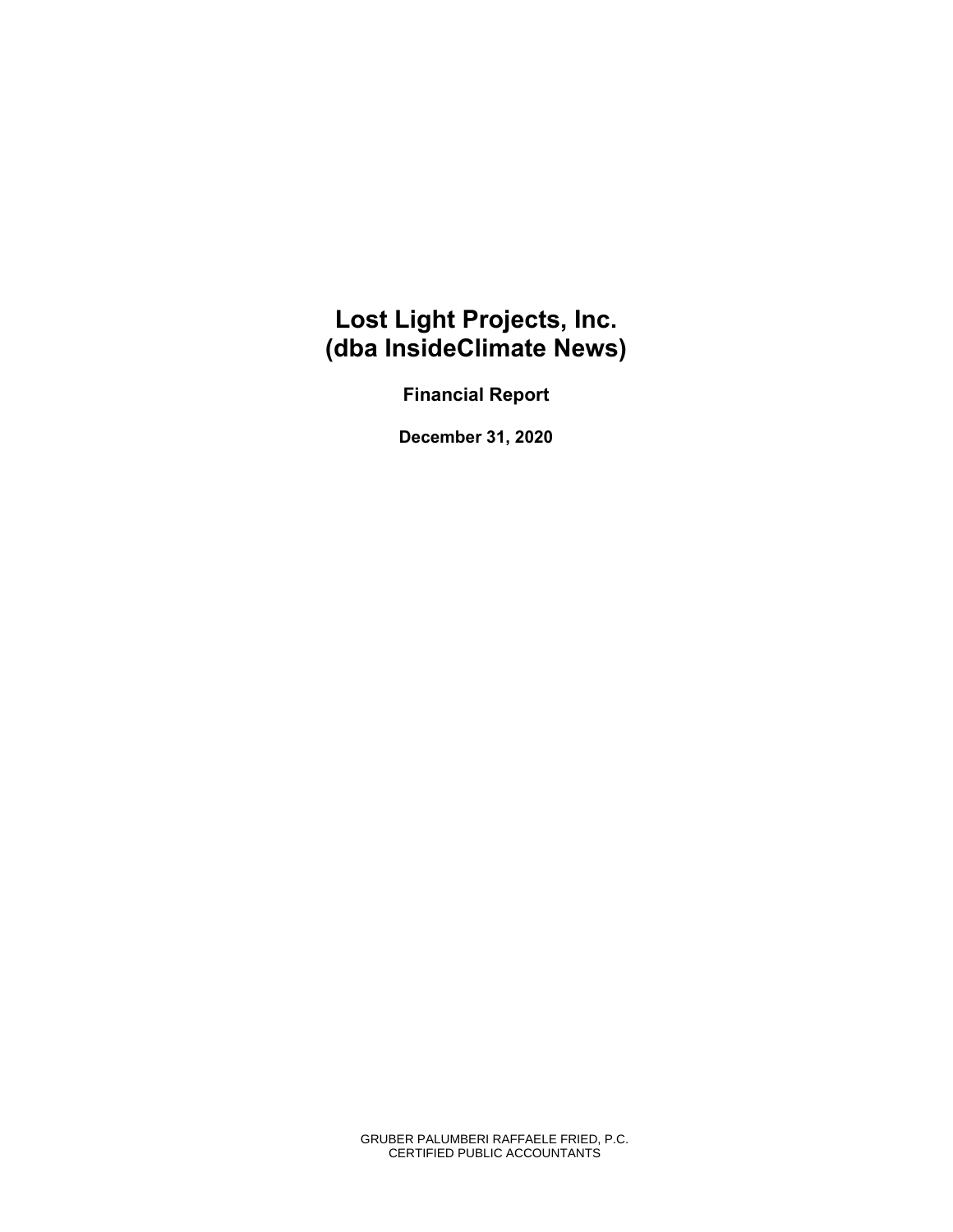# LOST LIGHT PROJECTS, INC. (dba INSIDECLIMATE NEWS)

# TABLE OF CONTENTS

|                                          | Pages   |
|------------------------------------------|---------|
| Independent Auditor's Report             | $1 - 2$ |
| <b>Financial Statements</b>              |         |
| <b>Statements of Financial Position</b>  | 3       |
| <b>Statements of Activities</b>          | 4       |
| <b>Statements of Functional Expenses</b> | 5       |
| <b>Statements of Cash Flow</b>           | 6       |
| Notes to Financial Statements            | 7-16    |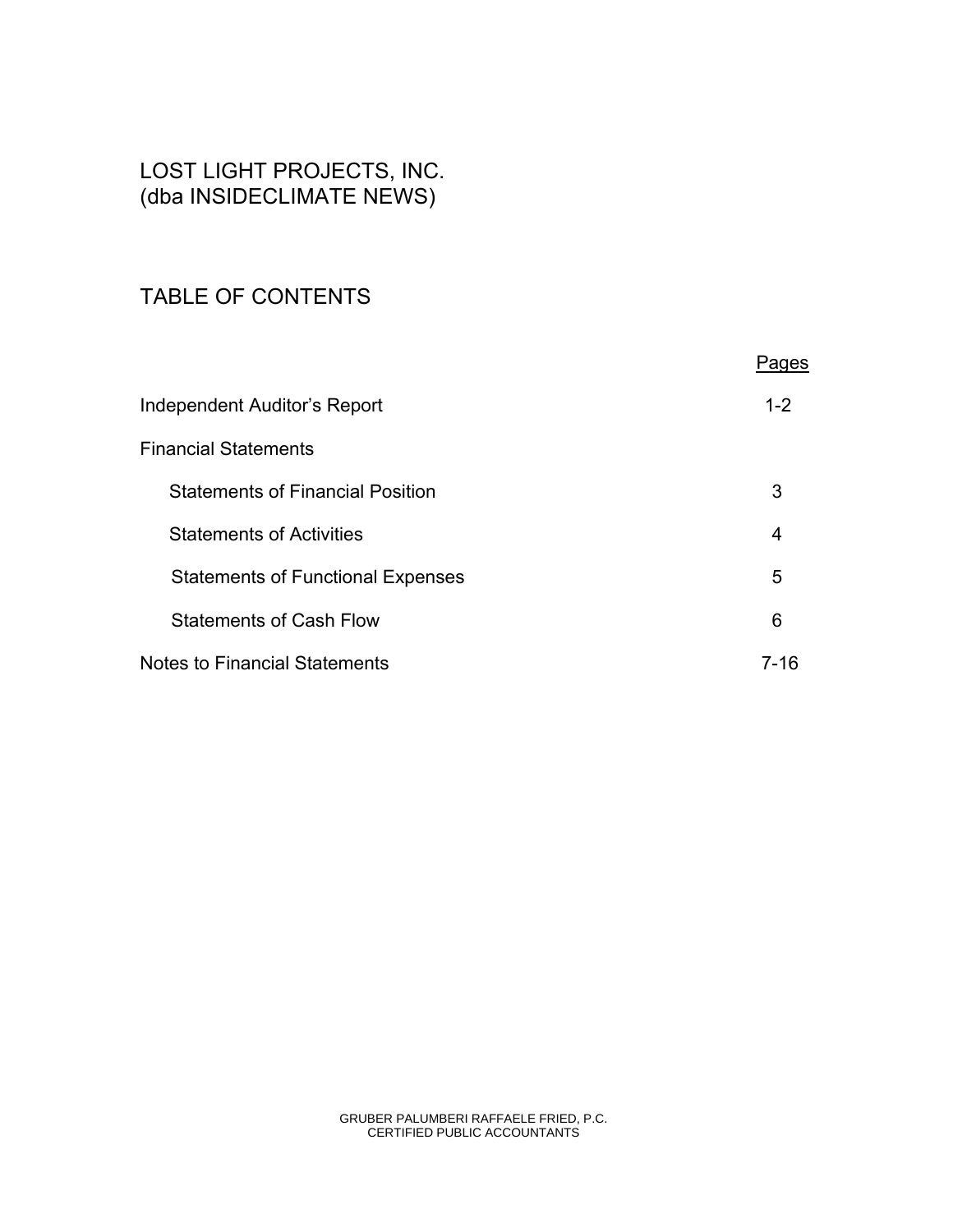$G_{P_{R_{\overline{F}}}}$ **GRUBER PALUMBERI RAFFAELE FRIED, P.C. CERTIFIED PUBLIC ACCOUNTANTS SEVEN PENN PLAZA, NEW YORK, NY 10001** TELEPHONE: (212) 532-8261, (212) 586-0800 FAX: (212) 532-9707

### **Independent Auditor's Report**

To the Board of Directors of **Lost Light Projects, Inc. (dba InsideClimate News)**

We have audited the accompanying financial statements of Lost Light Projects, Inc. (dba InsideClimate News), "Lost Light," a not-for-profit, which comprise the statements of financial position as of December 31, 2020 and 2019, and related statements of activities, functional expenses and cash flows for the years then ended, and the related notes to the financial statements.

#### *Management's Responsibility for the Financial Statements*

Management is responsible for the preparation and fair presentation of these financial statements in accordance with accounting principles generally accepted in the United States of America; this includes the design, implementation, and maintenance of internal control relevant to the preparation and fair presentation of financial statements that are free from material misstatement, whether due to fraud or error.

#### *Auditor's Responsibility*

Our responsibility is to express an opinion on these financial statements based on our audits. We conducted our audits in accordance with auditing standards generally accepted in the United States of America. Those standards require that we plan and perform the audits to obtain reasonable assurance about whether the financial statements are free from material misstatement.

An audit involves performing procedures to obtain audit evidence about the amounts and disclosures in the financial statements. The procedures selected depend on the auditor's judgment, including the assessment of the risks of material misstatement of the financial statements, whether due to fraud or error. In making those risk assessments, the auditor considers internal control relevant to the entity's preparation and fair presentation of the financial statements in order to design audit procedures that are appropriate in the circumstances, but not for the purpose of expressing an opinion on the effectiveness of the entity's internal control.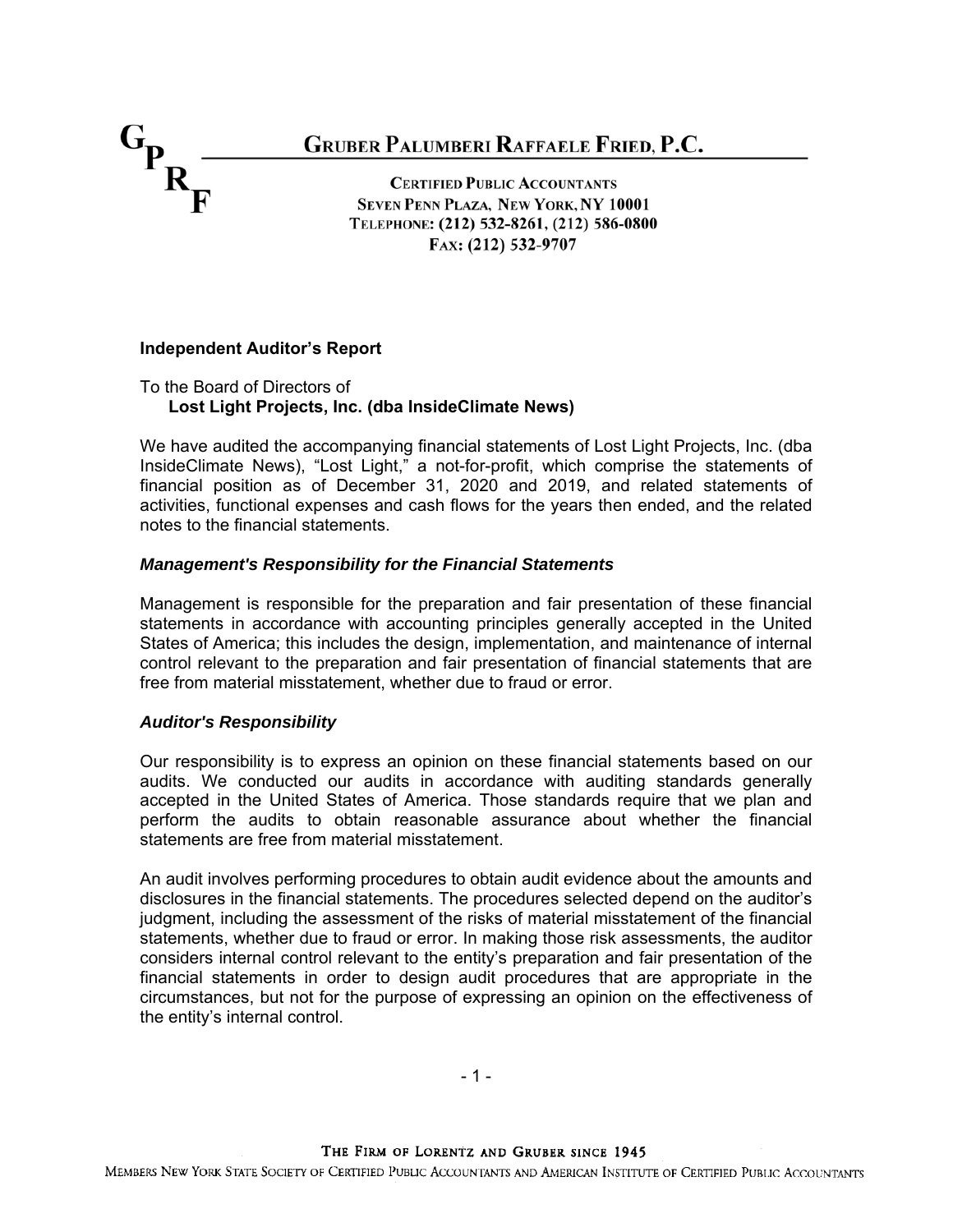Accordingly, we express no such opinion. An audit also includes evaluating the appropriateness of accounting policies used and the reasonableness of significant accounting estimates made by management, as well as evaluating the overall presentation of the financial statements.

We believe the audit evidence we have obtained is sufficient and appropriate to provide a basis for our audit opinion.

#### *Opinion*

In our opinion, the financial statements referred to above present fairly, in all material respects, the financial position of Lost Light Projects, Inc. (dba InsideClimate News) as of December, 31 2020 and 2019, and the changes in its net assets and its cash flows for the years then ended in accordance with accounting principles generally accepted in the United States of America.

bei Roffale Fried PC

GRUBER PALUMBERI RAFFAELE FRIED, P.C.

September 9, 2021 New York, NY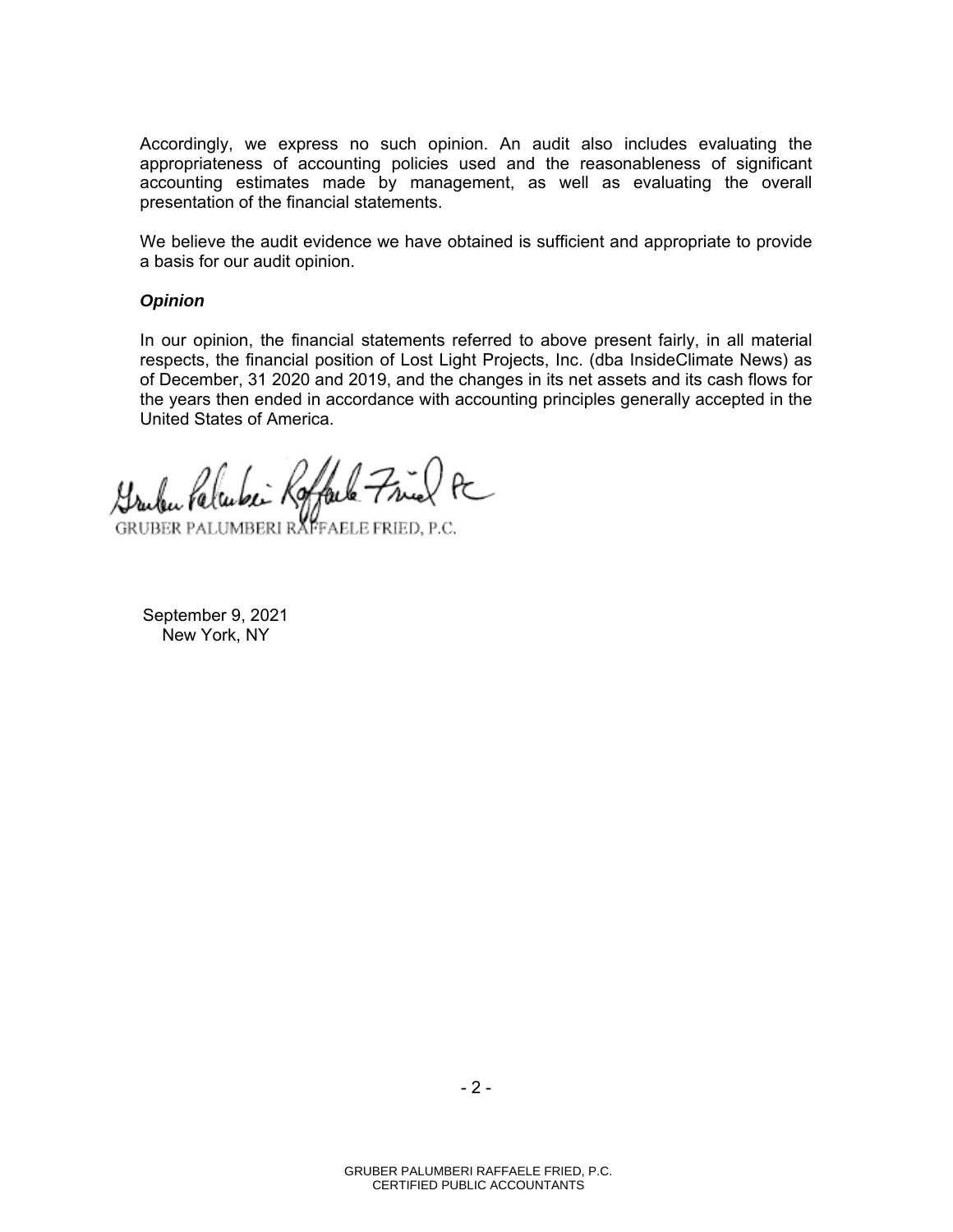# **LOST LIGHT PROJECTS, INC. (dba INSIDECLIMATE NEWS) Statements of Financial Position As Of December 31, 2020 And 2019**

|                                     | 2020          | 2019            |
|-------------------------------------|---------------|-----------------|
| <b>ASSETS</b>                       |               |                 |
| Assets:                             |               |                 |
| Cash and cash equivalents           | \$<br>962,961 | \$<br>1,397,144 |
| Grants and contributions receivable | 819,396       | 453,095         |
| Prepaid expenses                    | 27,579        | 32,044          |
| Property and equipment, net         | 29,560        | 2,916           |
| Security deposit                    | 31,478        | 31,478          |
| Total assets                        | 1,870,974     | 1,916,677       |

# LIABILITIES AND NET ASSETS

| Liabilities:                          |             |              |
|---------------------------------------|-------------|--------------|
| Accounts payable and accrued expenses | S<br>26,050 | 33,366<br>\$ |
| <b>Total liabilities</b>              | 26,050      | 33,366       |
| Net assets:                           |             |              |
| Without donor restrictions            | 1,195,924   | 1,350,811    |
| With donor restrictions               | 649,000     | 532,500      |
| Total net assets                      | 1,844,924   | 1,883,311    |
| Total liabilities and net assets      | 1,870.974   | 1,916,677    |
|                                       |             |              |

See accompanying notes to the financial statements and independent auditor's report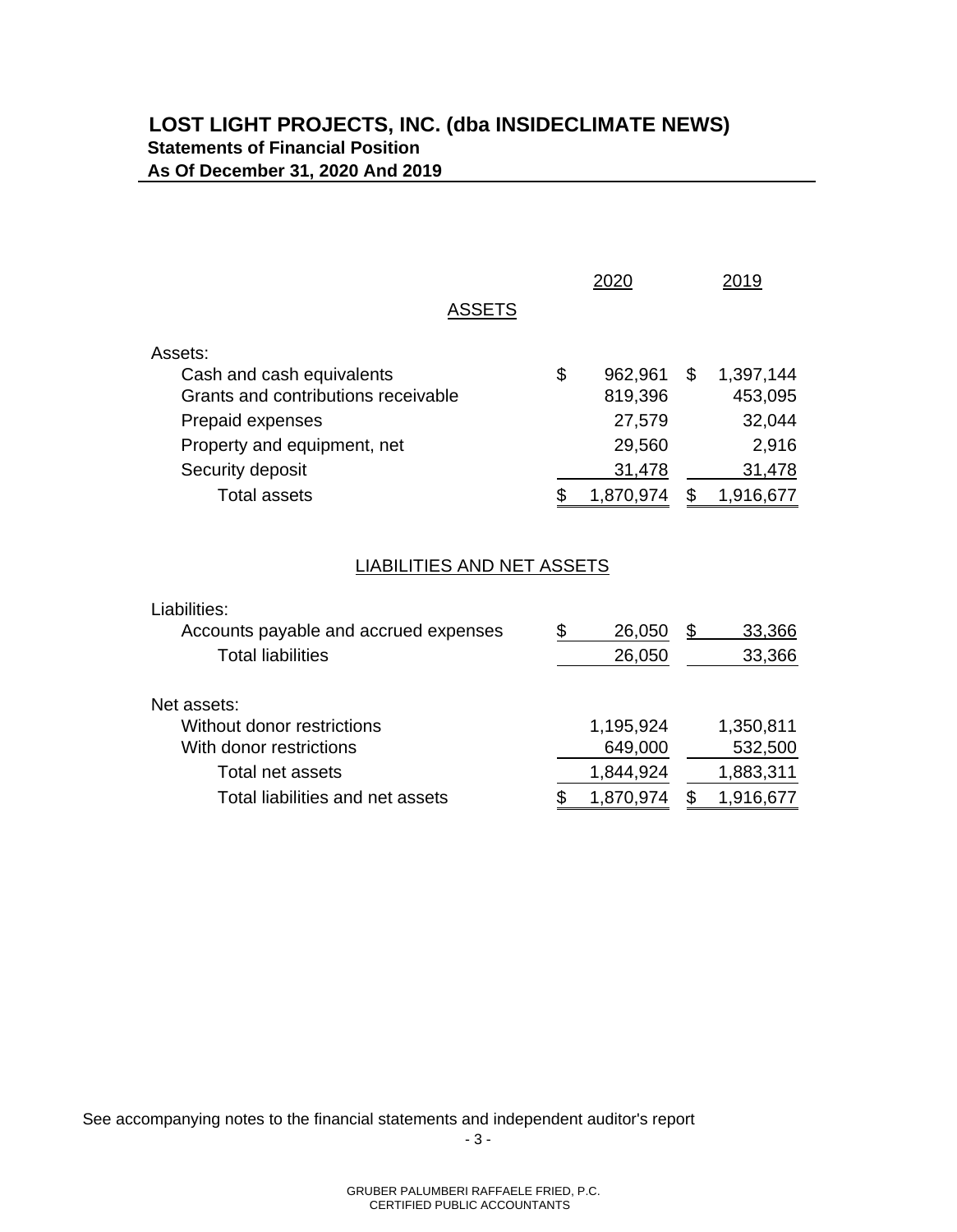# **LOST LIGHT PROJECTS, INC. (dba INSIDECLIMATE NEWS) Statements of Activities For The Years Ended December 31, 2020 And 2019**

|                                        |                 | 2020                                 |    | 2019          |                             |                           |    |           |  |
|----------------------------------------|-----------------|--------------------------------------|----|---------------|-----------------------------|---------------------------|----|-----------|--|
|                                        | Without donor   | With donor                           |    | Without donor | With donor                  |                           |    |           |  |
|                                        | Restrictions    | Restrictions                         |    | Total         | <b>Restrictions</b>         | Restrictions              |    | Total     |  |
| Revenues and support                   |                 |                                      |    |               |                             |                           |    |           |  |
| Grants and contributions               | \$<br>1,365,566 | $\boldsymbol{\mathsf{S}}$<br>499,000 | \$ | 1,864,566 \$  | 1,859,251                   | 332,500<br>\$             | \$ | 2,191,751 |  |
| PPP loan grant                         | 364,634         |                                      |    | 364,634       |                             |                           |    |           |  |
| Program income                         | 2,834           |                                      |    | 2,834         | 103,968                     |                           |    | 103,968   |  |
| Investment income                      | 6,712           |                                      |    | 6,712         | 13,182                      |                           |    | 13,182    |  |
| Total revenues and support:            | 1,739,746       | 499,000                              |    | 2,238,746     | 1,976,401                   | 332,500                   |    | 2,308,901 |  |
| Net assets released from restrictions: |                 |                                      |    |               |                             |                           |    |           |  |
| Satisfaction of time restrictions      | 382,500         | (382, 500)                           |    |               | 750,000                     | (750,000)                 |    |           |  |
| Total revenues and support             | 2,122,246       | 116,500                              |    | 2,238,746     | 2,726,401                   | (417,500)                 |    | 2,308,901 |  |
| Operating expenses                     |                 |                                      |    |               |                             |                           |    |           |  |
| Program services                       | 1,917,153       |                                      |    | 1,917,153     | 1,849,853                   |                           |    | 1,849,853 |  |
| <b>Supporting services:</b>            |                 |                                      |    |               |                             |                           |    |           |  |
| Management and general                 | 83,285          |                                      |    | 83,285        | 76,978                      |                           |    | 76,978    |  |
| Fundraising                            | 276,695         |                                      |    | 276,695       | 261,249                     |                           |    | 261,249   |  |
| <b>Total operating expenses</b>        | 2,277,133       |                                      |    | 2,277,133     | 2,188,080                   |                           |    | 2,188,080 |  |
| Change in net assets                   | (154, 887)      | 116,500                              |    | (38, 387)     | 538,321                     | (417,500)                 |    | 120,821   |  |
| Net assets, beginning of year          | 1,350,811       | 532,500                              |    | 1,883,311     | 812,490                     | 950,000                   |    | 1,762,490 |  |
| Net assets, end of year                | \$<br>1,195,924 | \$<br>649,000                        | \$ | 1,844,924     | 1,350,811<br>$\mathfrak{F}$ | 532,500<br>$\mathfrak{L}$ | \$ | 1,883,311 |  |

See accompanying notes to the financial statements and independent auditor's report - 4 -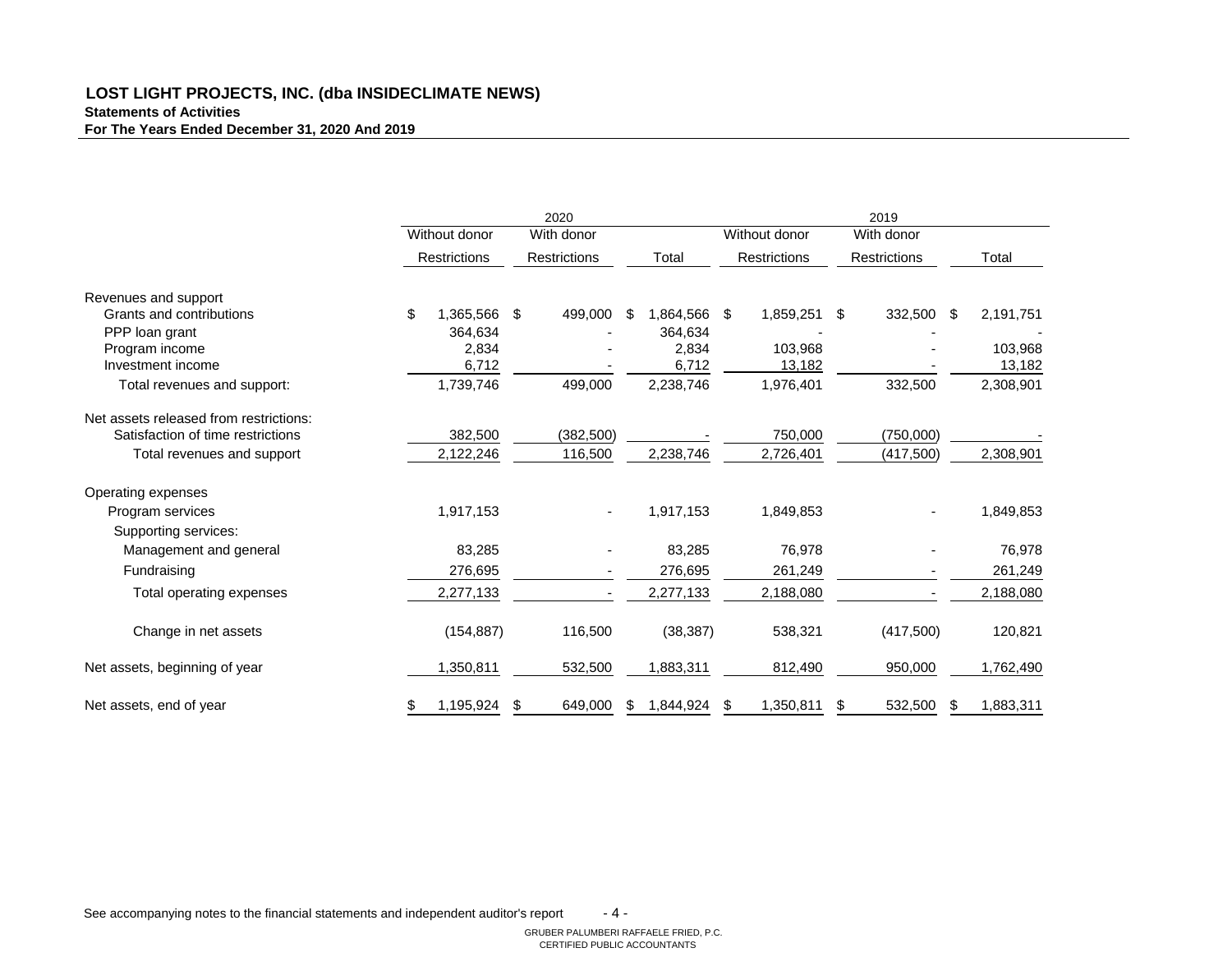# **LOST LIGHT PROJECTS, INC. (dba INSIDECLIMATE NEWS) Statements of Functional Expenses For The Years Ended December 31, 2020 And 2019**

|                                                     |                      |              | 2020                       |                 | 2019              |              |                            |                 |
|-----------------------------------------------------|----------------------|--------------|----------------------------|-----------------|-------------------|--------------|----------------------------|-----------------|
|                                                     |                      |              | <b>Supporting Services</b> |                 |                   |              | <b>Supporting Services</b> |                 |
|                                                     |                      | Management   |                            |                 | Management        |              |                            |                 |
|                                                     | Program              | and          |                            |                 | Program           | and          |                            |                 |
|                                                     | <b>Services</b>      | General      | Fundraising                | Total           | <b>Services</b>   | General      | Fundraising                | Total           |
| <b>Salaries</b>                                     | \$<br>$1,365,471$ \$ | 62,655 \$    | 196,015                    | 1,624,141<br>\$ | S<br>1,215,196 \$ | 55,760       | 174,442<br>\$              | \$<br>1,445,398 |
| Payroll taxes and fringes                           | 235,511              | 10,807       | 33,808                     | 280,126         | 199,996           | 9,177        | 28,710                     | 237,883         |
| Total salaries and related expenses                 | 1,600,982            | 73,462       | 229,823                    | 1,904,267       | 1,415,192         | 64,937       | 203,152                    | 1,683,281       |
|                                                     |                      |              |                            |                 |                   |              |                            |                 |
| Other expenses:                                     |                      |              |                            |                 |                   |              |                            |                 |
| Consultants                                         | 79,537               | 2,406        | 23,661                     | 105,604         | 100,655           | 3,044        | 29,944                     | 133,643         |
| Occupancy                                           | 81,398               | 3,734        | 11,685                     | 96,817          | 84,225            | 3,864        | 12,091                     | 100,180         |
| Outside writers and editors                         | 66,748               |              |                            | 66,748          | 49,523            |              | $\overline{\phantom{a}}$   | 49,523          |
| <b>Travel</b>                                       | 24,345               | 1,117        | 3,494                      | 28,956          | 54,372            | 2,494        | 7,806                      | 64,672          |
| Internet and web development                        | 33,453               | 1,535        | 4,802                      | 39,790          | 28,352            | 1,301        | 4,069                      | 33,722          |
| Special events                                      |                      |              |                            |                 | 29,049            |              | $\overline{\phantom{a}}$   | 29,049          |
| <b>Business development</b>                         |                      |              |                            |                 | 37,420            |              |                            | 37,420          |
| Office and miscellaneous                            | 13,113               | 601          | 1,882                      | 15,596          | 18,424            | 845          | 2,644                      | 21,913          |
| Insurance                                           | 7,840                | 359          | 1,126                      | 9,325           | 7,162             | 328          | 1,028                      | 8,518           |
| Promotion                                           | 8,188                |              |                            | 8,188           | 21,887            |              |                            | 21,887          |
| Total other expenses                                | 314,622              | 9,752        | 46,650                     | 371,024         | 431,069           | 11,876       | 57,582                     | 500,527         |
|                                                     |                      |              |                            |                 |                   |              |                            |                 |
| Total expenses before depreciation and amortization | 1,915,604            | 83,214       | 276,473                    | 2,275,291       | 1,846,261         | 76,813       | 260,734                    | 2,183,808       |
| Depreciation and amortization                       | 1,549                | 71           | 222                        | 1,842           | 3,592             | 165          | 515                        | 4,272           |
| Total expenses                                      | 1,917,153<br>\$      | 83,285<br>\$ | 276,695<br>\$              | 2,277,133       | 1,849,853         | 76,978<br>S. | 261,249<br>\$              | \$2,188,080     |

See accompanying notes to the financial statements and independent auditor's report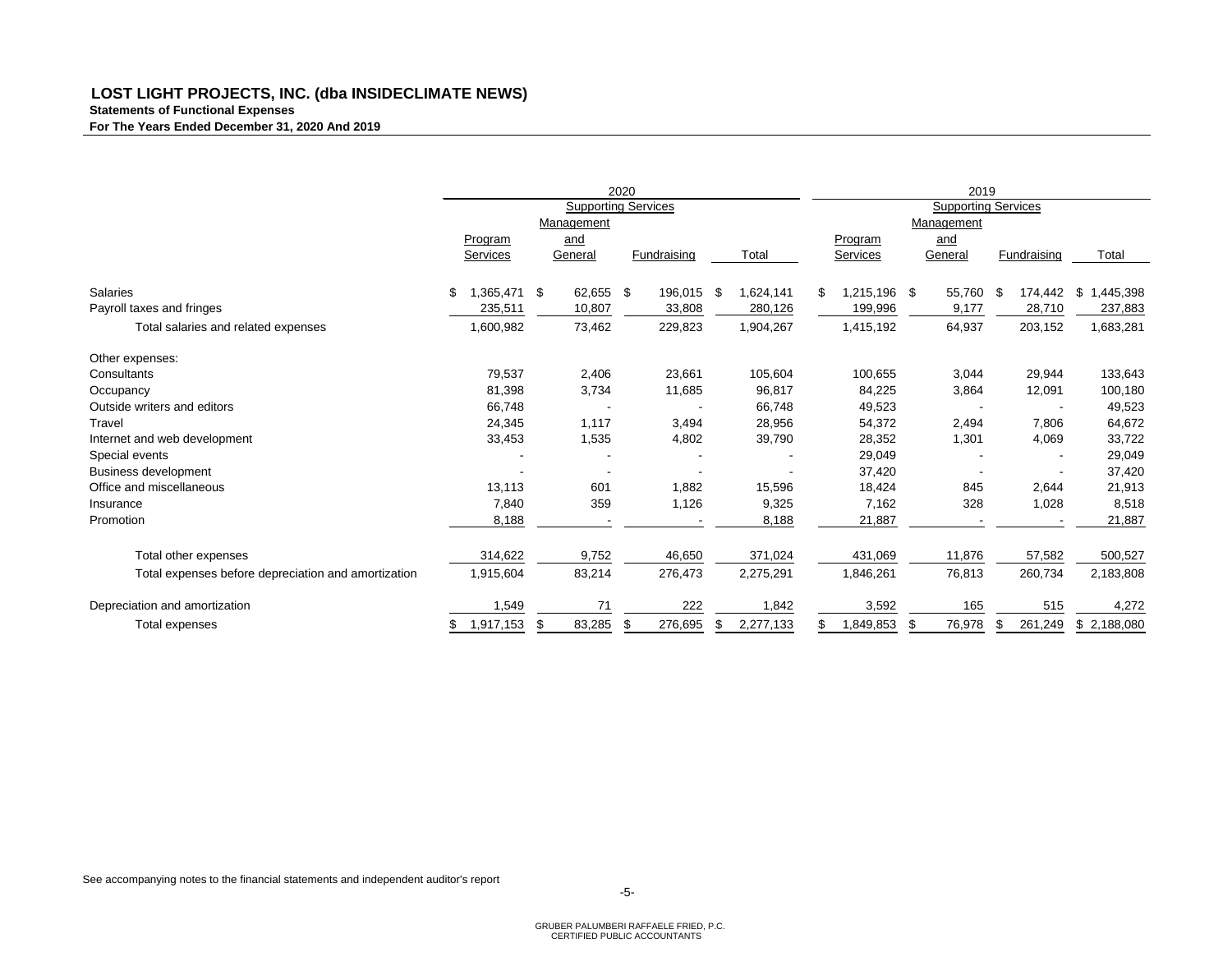|                                                                        |    | 2020             | 2019          |
|------------------------------------------------------------------------|----|------------------|---------------|
| <b>Cash Flows From Operating Activities:</b>                           |    |                  |               |
| Change in net assets                                                   | \$ | (38, 387)        | \$<br>120,821 |
| Adjustments to reconcile changes in net assets to net cash provided by |    |                  |               |
| (used in) by operating activities:                                     |    |                  |               |
| Depreciation and amortization                                          |    | 1,842            | 4,272         |
| Changes in operating assets and liabilities:                           |    |                  |               |
| (Increase) decrease in grants and contributions receivable             |    | (366, 301)       | 555,381       |
| Decrease in prepaid expenses                                           |    | 4,465            | 6,511         |
| (Decrease) increase in accounts payable and accrued expenses           |    | (7, 317)         | 9,082         |
|                                                                        |    |                  |               |
| Net cash (used in) provided by operating activities                    |    | <u>(405,698)</u> | 696,067       |
|                                                                        |    |                  |               |
|                                                                        |    |                  |               |
| Cash Flows (used) In Investing Activities:                             |    |                  |               |
| Website costs                                                          |    | (28, 486)        | (1,686)       |
|                                                                        |    |                  |               |
| Net cash (used) in investing activities                                |    | (28, 486)        | (1,686)       |
|                                                                        |    |                  |               |
|                                                                        |    |                  |               |
|                                                                        |    |                  |               |
| Net (decrease) increase in cash and cash equivalents                   |    | (434, 184)       | 694,381       |
|                                                                        |    |                  |               |
| Cash and cash equivalents, beginning of year                           |    | 1,397,144        | 702,763       |
|                                                                        |    |                  |               |
| Cash and cash equivalents, end of year                                 | \$ | 962,961          | 1,397,144     |
|                                                                        |    |                  |               |

See accompanying notes to financial statements and independent auditor's report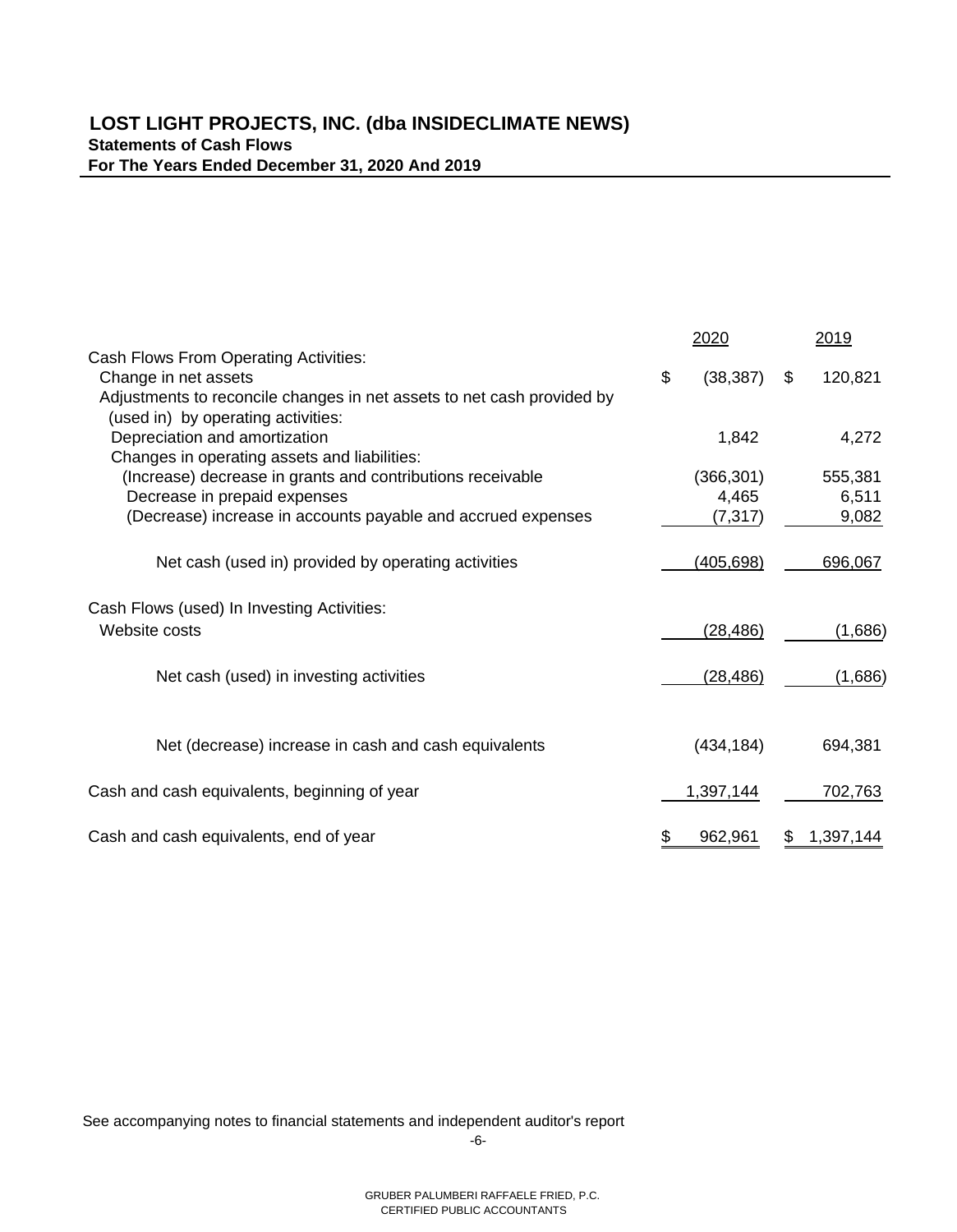# **1. ORGANIZATION**

Lost Light Projects, Inc. "Lost Light" (dba InsideClimate News) is an organization exempt from federal income tax under Section 501(c)3. On May 7, 2020 the Internal Revenue Service terminated its private foundation status and retroactively, as of January 1, 2015, reclassified Lost Light as a public charity not a private foundation but an exempt organization from federal income tax under Section 501(c)(3) of the Code.

Lost Light is a non-partisan on-line news publication devoted to clean energy, carbon energy, nuclear energy and environmental science. The project helps Lost Light fulfill its stated mission statement "to create and commission articles, books, reports and studies on climate change - its causes and consequences, proposed solutions and obstacles -- and the dissemination of such works through traditional and new media, including printed matter, broadcasting, internet, multi-platform devices and other media forms."

Lost Light's original journalism is published daily, and includes breaking news, headline aggregations, features and in-depth investigations. It is staffed by professional journalists, many with decades of experience, has won dozens of awards for its work, including a Pulitzer Prize for National Reporting. Lost Light helps to fill a growing national deficiency in environmental journalism, which has been disproportionately affected by the financial challenges facing the media industry, and works to contribute to accurate public understanding for citizens on vital issues, crucial to the proper functioning of democracy.

# **2. SUMMARY OF SIGNIFICANT ACCOUNTING POLICIES**

The financial statements of Lost Light have been prepared on the accrual basis of accounting in accordance with accounting standards generally accepted in the United States of America.

# **Basis of Presentation**

Financial accounting standards require nonprofit organizations to classify net assets in the accompanying statement of financial position and statement of activities in the two classes of net assets based on the existence or absence of donor imposed restrictions.

The significant accounting policies are described below.

 $-7 -$ 

 GRUBER PALUMBERI RAFFAELE FRIED, P.C. CERTIFIED PUBLIC ACCOUNTANTS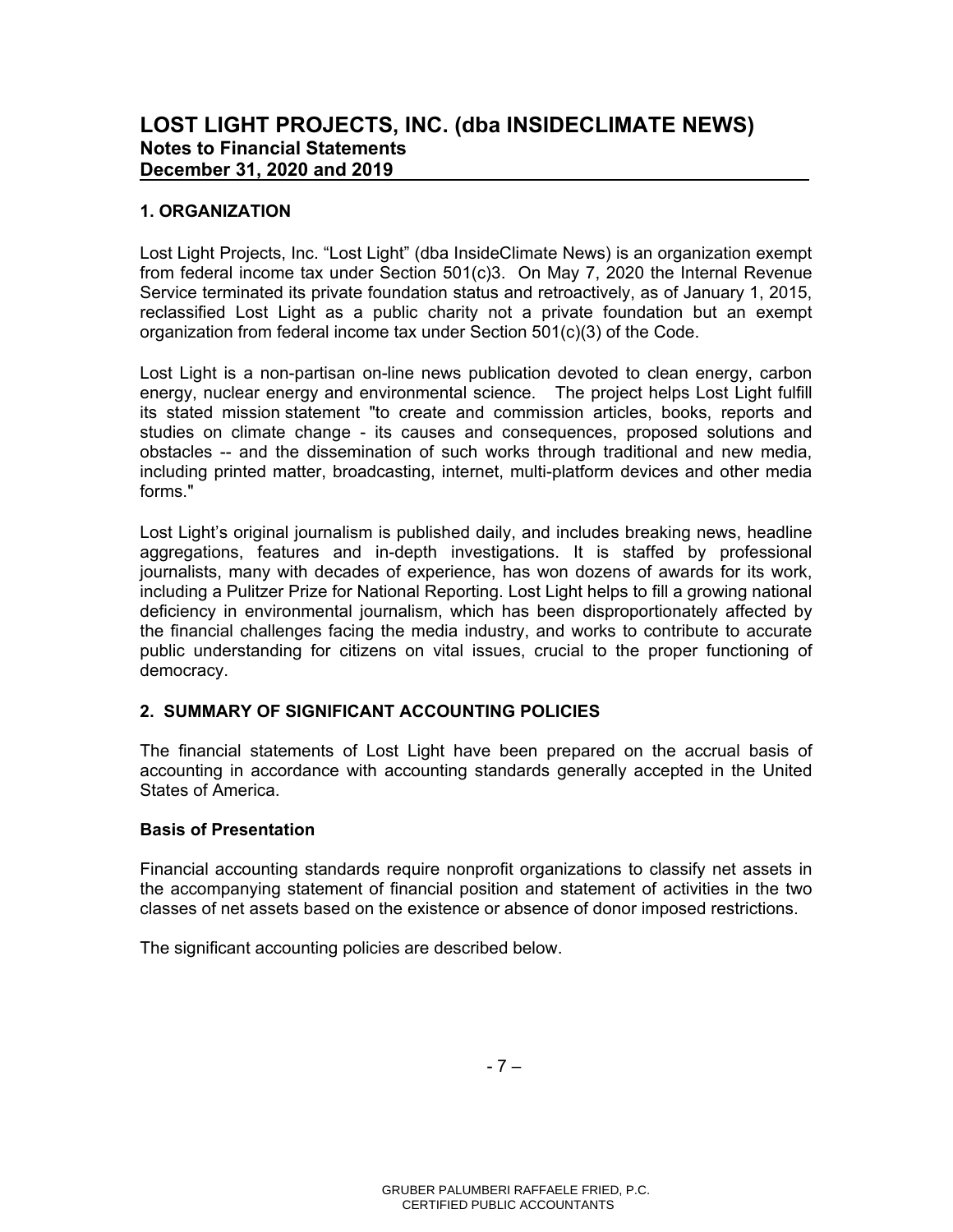The net assets of Lost Light are reported as follows:

#### Net Assets Without Donor Restrictions

These net assets generally result from revenues generated by receiving contributions that have no donor restrictions, providing services, and receiving interest from operating investments, less expenses incurred in providing program related services, raising contributions, and performing administrative functions. These net assets are intended for use by management and the Board of Directors for general operations.

#### Net Assets With Donor Restriction

Net assets whose use is limited by donor-imposed time and/or purpose restrictions. These net assets result from gifts of cash and other assets that are received with donor stipulations that limit the use of the donated assets, either temporarily or permanently, until the donor restriction expires, that is until the stipulated time restriction ends or the purpose of the restriction is accomplished, the net assets are restricted.

#### **Liquidity and Availability of Financial Resources**

Lost Light regularly monitors liquidity to meet its cash flow requirements and operating needs. The availability of financial assets is primarily affected by management designation, the nature of the underlying assets, external limitations exposed by donors or contracts with others.

#### **Cash and Cash Equivalents**

Lost Light considers all highly liquid debt instruments purchased with an original maturity of three months or less to be cash equivalents.

#### **Grants and Contributions**

Lost Light records contributions and grants when an unconditional promise to give such assets is received from a donor. Contributions and grants are recorded at the fair market value of the assets received and are classified as either net assets without donor restriction, or net assets with donor restriction, depending on whether the donor has imposed a restriction on the use of such assets.

Contributions received are recorded as increases in net assets without donor restrictions or net asset with donor restrictions depending on the existence and/or nature of any donor restrictions.

- 8 –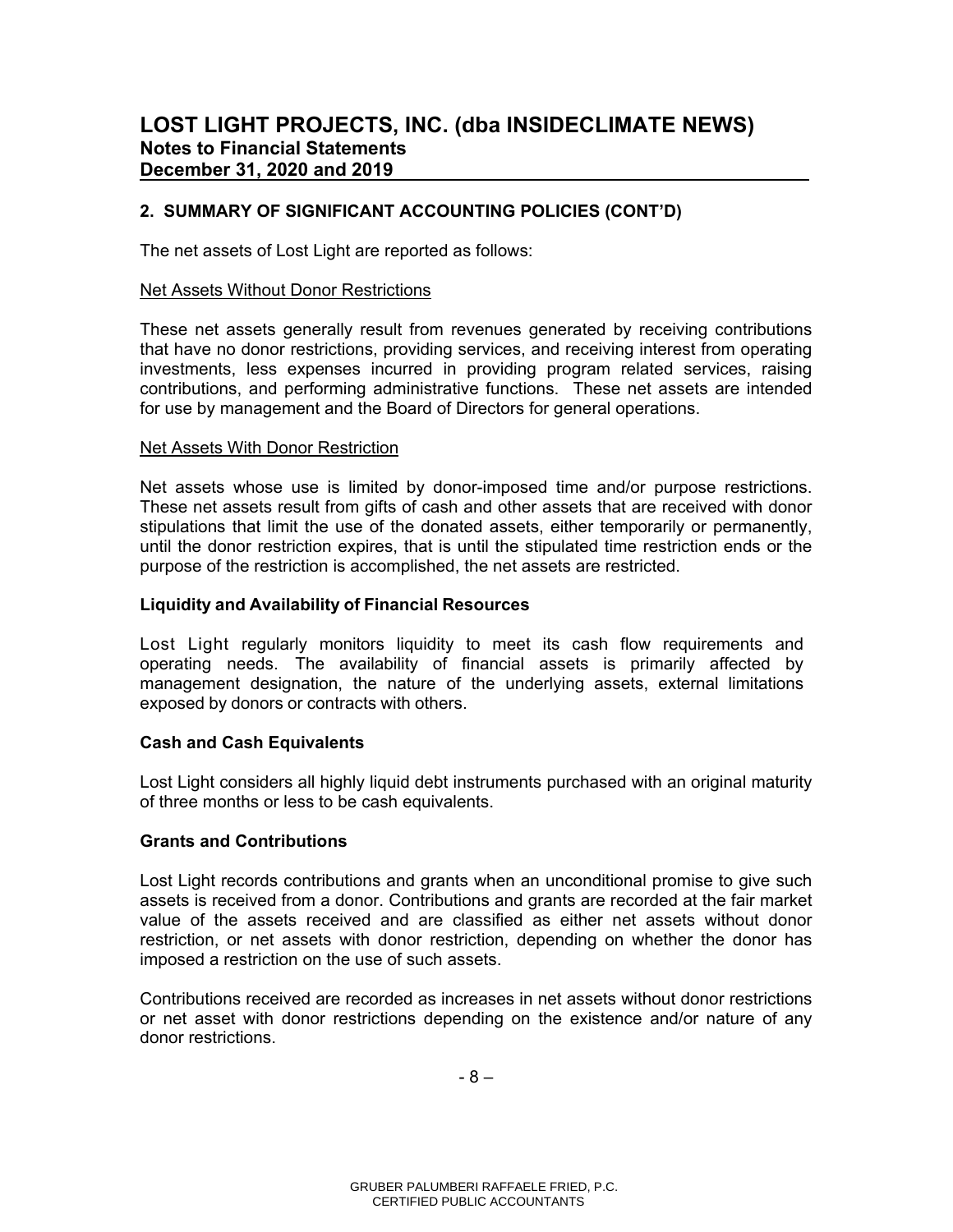When restrictions expire (that is, when a stipulated time restriction ends or purpose restriction is accomplished), net assets with donor restrictions are reclassified to net assets without donor restrictions and reported in the statement of activities as net assets released from restrictions.

In the absence of donor restrictions to the contrary, restrictions on contributions of property or equipment or on assets restricted to acquiring property or equipment expire when the property or equipment is placed in service. Lost Light classifies donor restricted contributions as without donor restrictions to the extent that donor restrictions were met in the year the contribution was received.

Contributions and grants that are expected to be collected in future years are recorded at their present value of their estimated future cash flows. The discounts on these amounts are computed using an appropriate discount rate determined in the year in which the contribution originates.

#### **Property and Equipment**

Lost Light capitalizes property and equipment with a cost or fair value exceeding \$1,000 and a useful life of more than one year. Depreciation of property and equipment is provided on the straight-line method over the expected useful lives of the assets as follows:

Computers, software and video equipment 5 years

# **Website Development Costs**

Website development costs are categorized into the following stages: planning the website, developing the applications and infrastructure, developing graphics, developing/converting content, operating the site. Costs exceeding \$1,000 which are incurred to develop applications, infrastructure, and graphics are capitalized. Amortization is computed using a straight line depreciation method over the estimated useful life of the site, ranging from three to five years. Costs for website planning, content development/conversion, and operation stages are expensed as incurred.

#### **Functional Expense Allocations**

The costs of providing the various programs and other activities of Lost Light have been summarized on a functional basis in the accompanying statements of activities. Accordingly, certain costs have been allocated among the programs and supporting service benefited.

- 9 –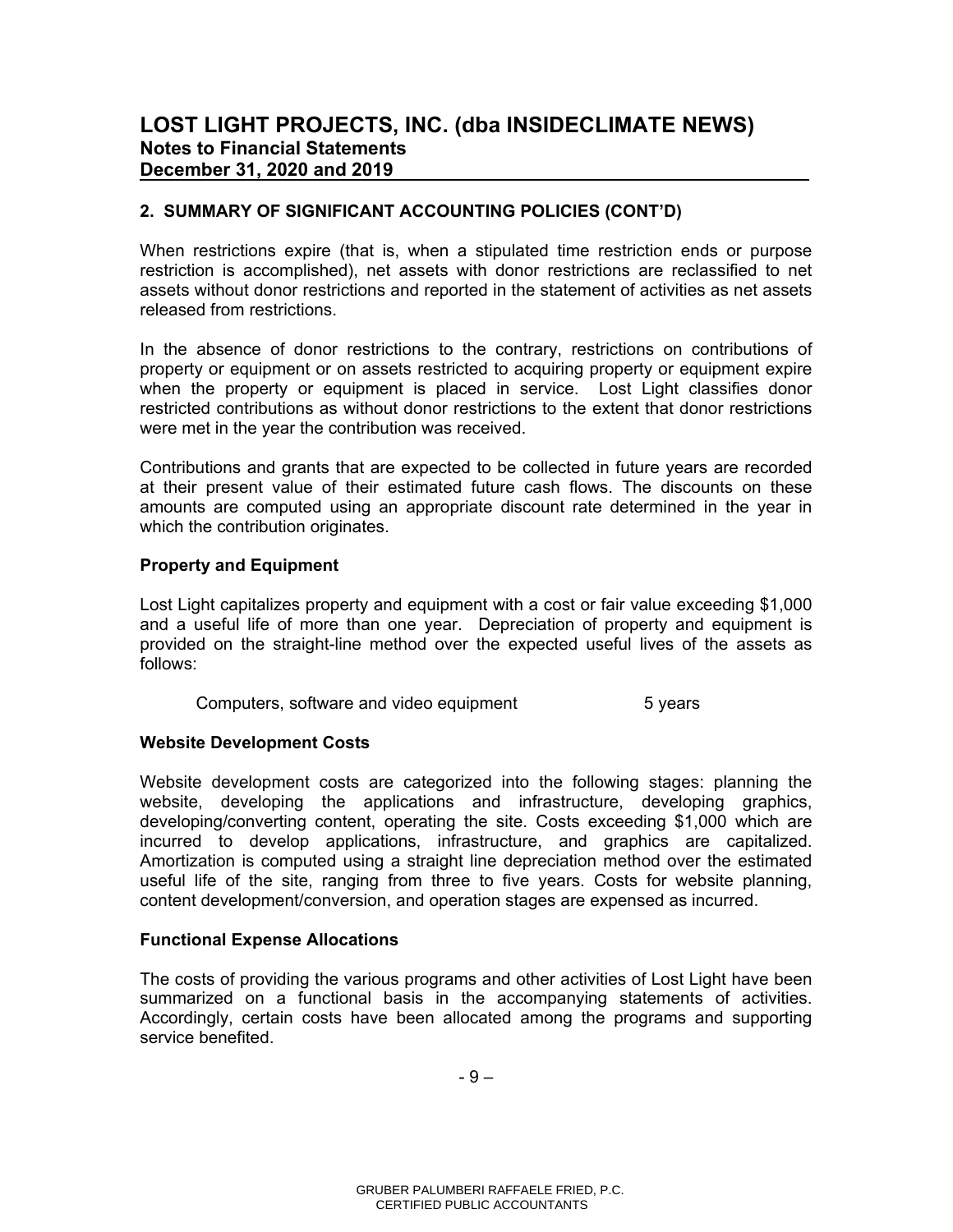# **LOST LIGHT PROJECTS, INC. (dba INSIDECLIMATE NEWS) Notes to Financial Statements December 31, 2020 and 2019**

### **2. SUMMARY OF SIGNIFICANT ACCOUNTING POLICIES (CONT'D)**

Such allocations are determined by management in accordance with grant provisions and/or other equitable basis. The salary of the executive director is allocated based on estimated time spent for each function.

#### **Income Taxes**

Lost Light Projects follows the guidance of Accounting Standards Codification ("ASC") 740 "Income Taxes." ASC 740, which requires that a tax position be recognized or derecognized based on a "more likely than not" threshold.

This applies to positions taken or expected to be taken in a tax return. The guidance did not have an impact on Lost Light Projects' financial statements, as management believes that there are no uncertain tax positions within its financial statements.

Lost Light has processes presently in place to ensure the maintenance of its tax-exempt status; to identify and report unrelated income; determine its filing and tax obligations in jurisdictions for which it has nexus; and to review other matters that may be considered tax positions.

Lost Light elected to treat the PPP loan as a conditional grant contribution under ASC 958-605 (see note 7). The internal Revenue Service ("IRS") tax position states that an organization can recognize the PPP loan as a contribution from a government unit in the tax year that forgiveness is received. Lost Light elected to treat the PPP loan as a conditional grant contribution in the current year since all the PPP loan compliance were met at December 31, 2020. Lost Light received the PPP forgiveness in the subsequent year, which results in a book-to-tax difference decrease in the amount of \$364,634 the in the current and subsequent years' 990 tax returns.

Lost Light's Form 990, Return of Organization Exempt for Income Tax, for the years ending December 31, 2017, 2018 and 2019 are subject to examination by the IRS, generally for three years after they were filed.

Lost Light is subject to federal and state income tax on unrelated business taxable income. Lost Light has concluded that as of December 31, 2020 and 2019 there are no uncertain tax provisions taken or expected to be taken that would require recognition of a tax liability in its financial statements.

- 10 -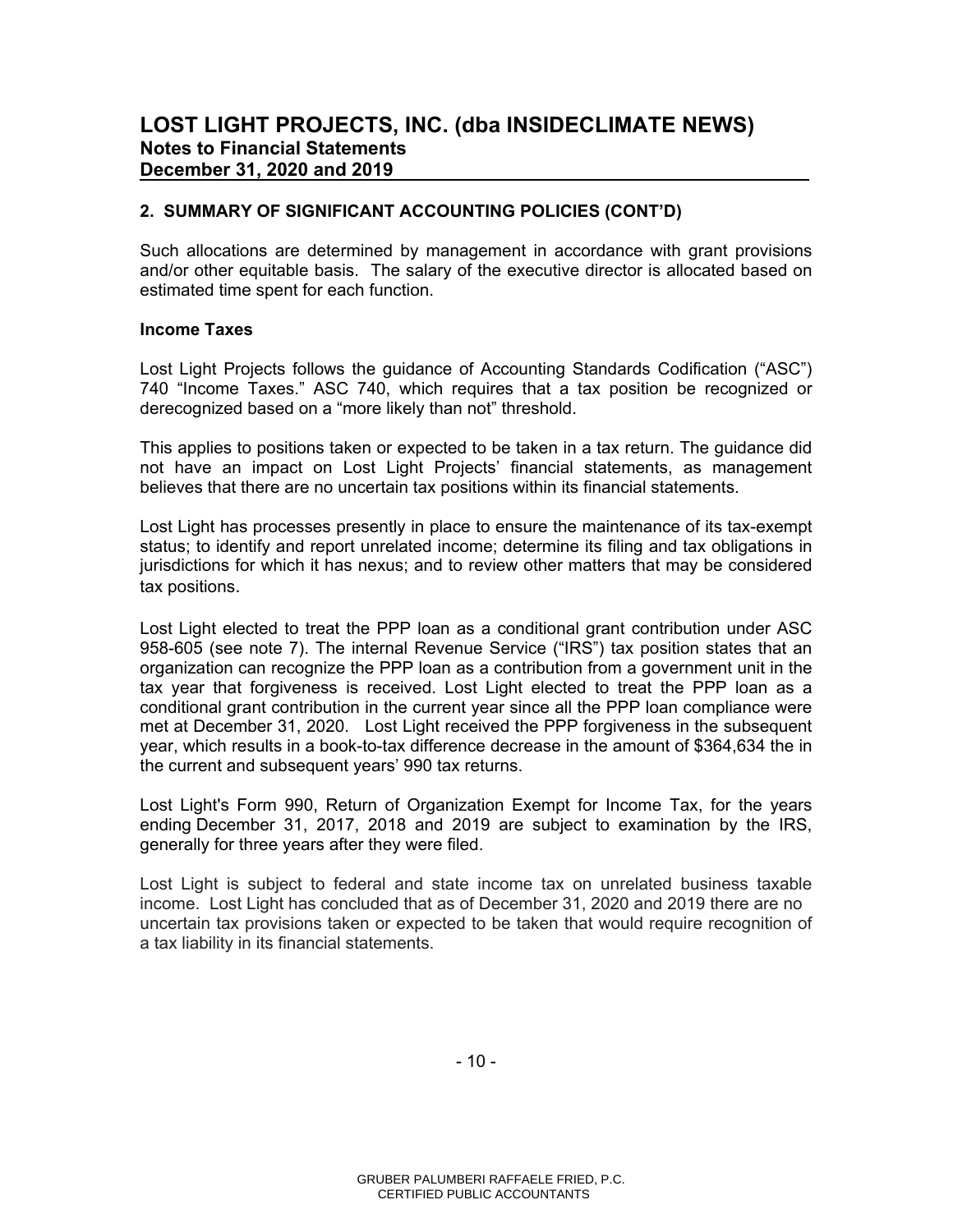#### **Concentrations of Credit Risk**

Financial instruments that potentially subject Lost Light to concentrations of credit risk consist primarily of cash and cash equivalents. Lost Light maintains cash and cash equivalent balances in one financial institution that, at times, may exceed federally insured limits. Lost Light's cash accounts were placed with a high credit quality financial institution. Lost Light has not experienced, nor does it anticipate, any losses in such accounts At December 31, 2020 and 2019 Lost Light maintained cash balances in excess of the Federal Deposit Insurance Corporation limit by \$734,116 and \$1,172,279 respectively.

#### **Use of Estimates**

The preparation of financial statements in conformity with accounting principles generally accepted in the United States of America requires the use of estimates and assumptions that affect the reported amounts of assets and liabilities, disclosure of contingent assets and liabilities at the date of the financial statements, and the reported amounts of revenues and expenses during the reporting period. Actual results could differ from those estimates.

#### **New Authoritative Pronouncements**

#### Newly Adopted Accounting Pronouncements

In May 2014, the Financial Accounting Standards Board ("FASB") issued Accounting Standards Update ("ASU") No. 2014-09, Revenue from Contracts with Customers (Topic 606) and Other Assets and Deferred Costs - Contracts with Customers (Subtopic 340-40). This ASU implements a single framework for revenue recognition ensuring that revenue is recognized in a manner which reflects the consideration to which the entity expects to be entitled to in exchange for goods and services.

This standard applies to exchange transactions that many nonprofits currently have such as tuition, membership dues, licenses, and royalties. While the standard clearly excludes contributions, further discussions are planned to address whether this will impact government grants and contracts.

Lost Light adopted the provisions of the FASB's ASC Topic 606, *Revenue from Contracts with Customers* (Topic 606), with an initial date of application of December 31, 2018, applying the modified retrospective method. Adoption of Topic 606 did not have a material impact on the Lost Light's financial position or changes in its net assets.

- 11 –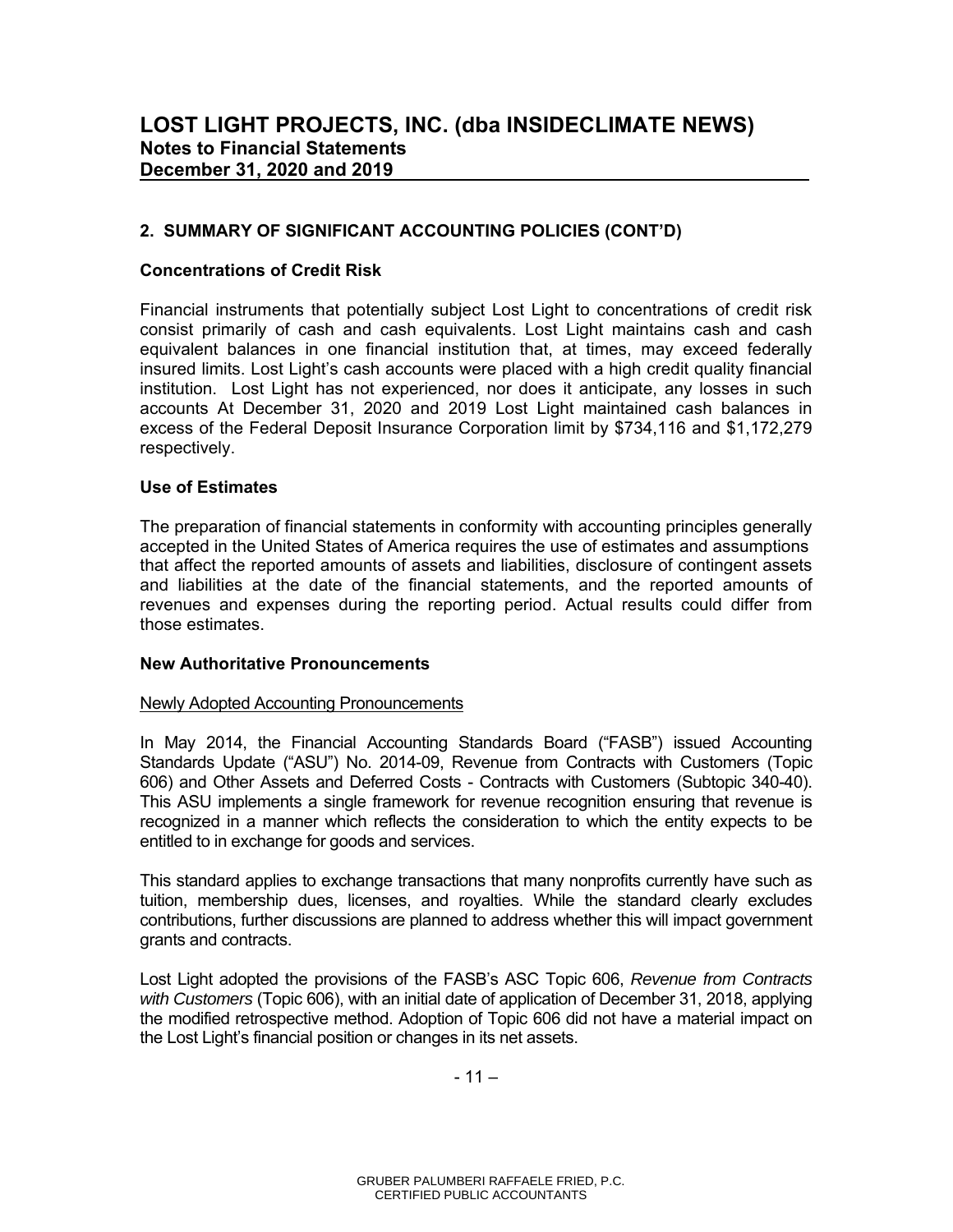#### Recent Accounting Pronouncement

In February 2016, the FASB issued ASU No. 2016-02, Leases (Topic 842). The new ASU establishes a right-of-use ("ROU") model that requires a lessee to record a ROU asset and a lease liability on the balance sheet for all leases with terms longer than 12 months. Due to the COVID19 outbreak in the United States, on April 8, 2020, the FASB delayed implementation of ASU No. 2016-02, Leases (Topic 842) for one year. The standard delays the effective date for non-public entities to fiscal years beginning after December 15, 2021, and interim reporting periods within fiscal year ended December 15, 2022. Lost Light is evaluating the impact of the new standard on the organization's financial statements.

Due to the global impact of COVID-19, the Auditing Standards Board (ASB) of the American Institute of Certified Public Accountants (AICPA) delayed the effective date of SAS 134 through 140, which primarily revised the layout and content of the auditor's report to more closely align the AICPA auditing standards with both public company and international auditing standards and also introduce optional reporting on Key Audit Matters (KAMs).

SAS No. 141 Delays the effective date of SAS 134 through 140 until periods ending on or after December 15, 2021. Early adoption is permitted.

#### **3. GRANTS AND CONTRIBUTIONS RECEIVABLE**

Grants and contributions receivable at December 31, 2020 and 2019 consisted of current and multiyear promises to give which are collectible as follows:

|                          | 2020 |            |   | 2019    |
|--------------------------|------|------------|---|---------|
| Due within one year      | \$   | 794.396 \$ |   | 303,095 |
| Due in one to five years |      | 25,000     |   | 150,000 |
|                          |      | 819,396    | S | 453,095 |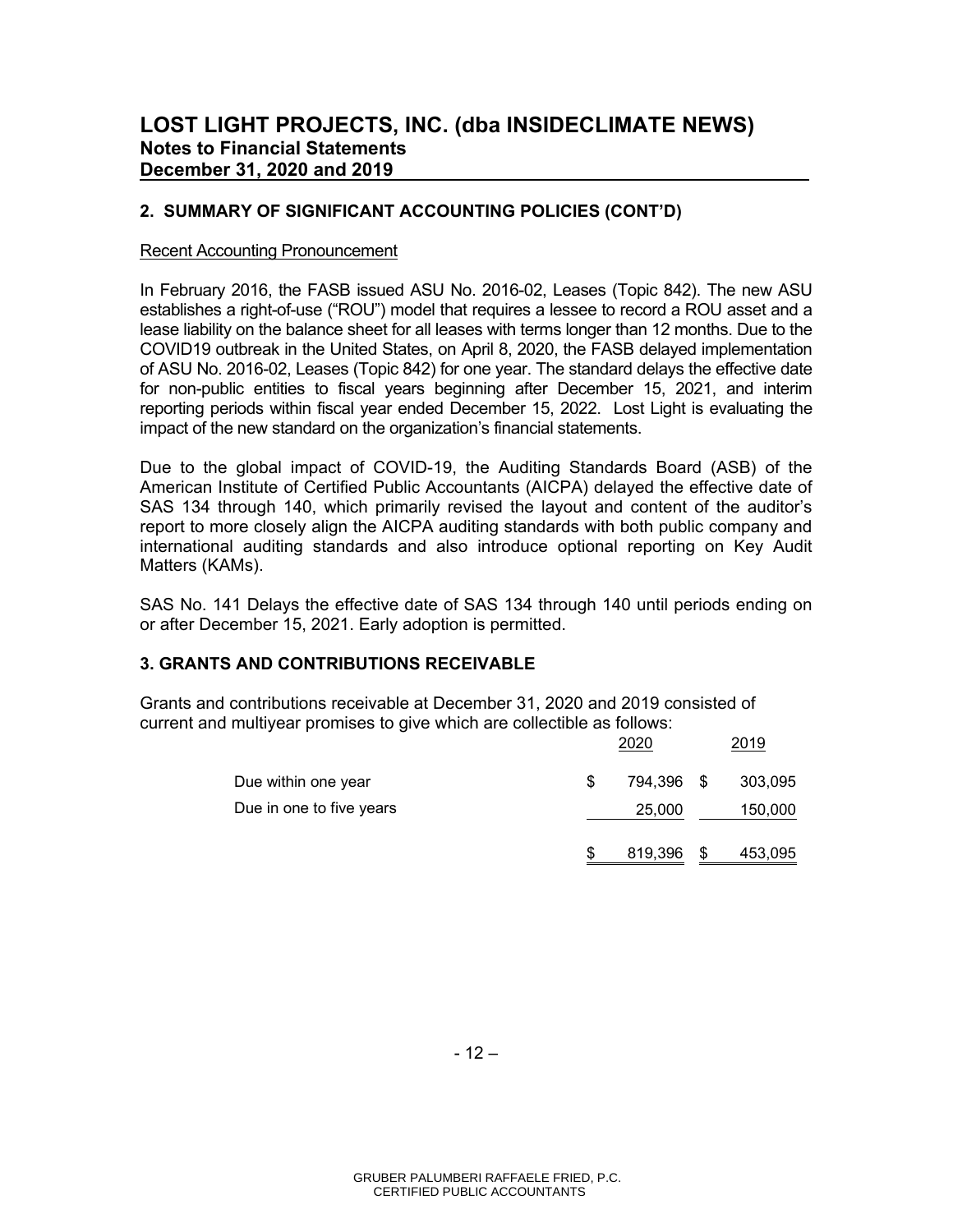# **4. PROPERTY AND EQUIPMENT, NET**

A summary of property and equipment is as follows as of December 31, 2020 and 2019:

|                                | 2020        |   | 2019      |
|--------------------------------|-------------|---|-----------|
| Computer                       | \$<br>2,937 | S | 2,937     |
| Video equipment                | 7,612       |   | 7,612     |
| Website                        | 28,486      |   |           |
| Software                       | 12,800      |   | 12,800    |
| Total                          | 51,835      |   | 23,349    |
| Less: accumulated depreciation | (22, 275)   |   | (20, 433) |
|                                | 29,560      | S | 2,916     |

Depreciation expense for the year ended December 31, 2020 and 2019 amounted to \$1,842 and \$4,272, respectively.

### **5. LIQUIDITY AND AVAILBILITY OF FINANCIAL RESOURCES**

The following reflects Lost Light's financial assets as of the balance sheet date, reduced by amounts not available for general use because of contractual or donor-imposed restrictions within one year of the balance sheet date. The primary sources of support are contributions. Most of that support is general support with no restrictions imposed.

A summary of financial assets available to meet cash needs for general expenditures within one year as of December 31, 2020 and 2019 is as follows:

|                                                   | 2020      | 2019        |
|---------------------------------------------------|-----------|-------------|
| Cash and cash equivalents                         | 962,961   | \$1,397,144 |
| Grants and contribution receivable                | 819,396   | 453,095     |
|                                                   | 1,782,357 | 1,850,239   |
| Less: Donor restricted funds                      | (649,000) | (527, 500)  |
| Financial assets available to meet cash needs for |           |             |
| general expenditures within one year              | 1,133,357 | \$1,322,739 |

Lost Light's objective is to maintain both liquid financial assets without restrictions and donor restricted funds sufficient to cover approximately twelve months of program expenses. Lost Light can adjust the timing of disbursements when necessary. Donorrestricted funds are available for expenditures upon satisfaction of the restriction and the expected timing.

 $-13-$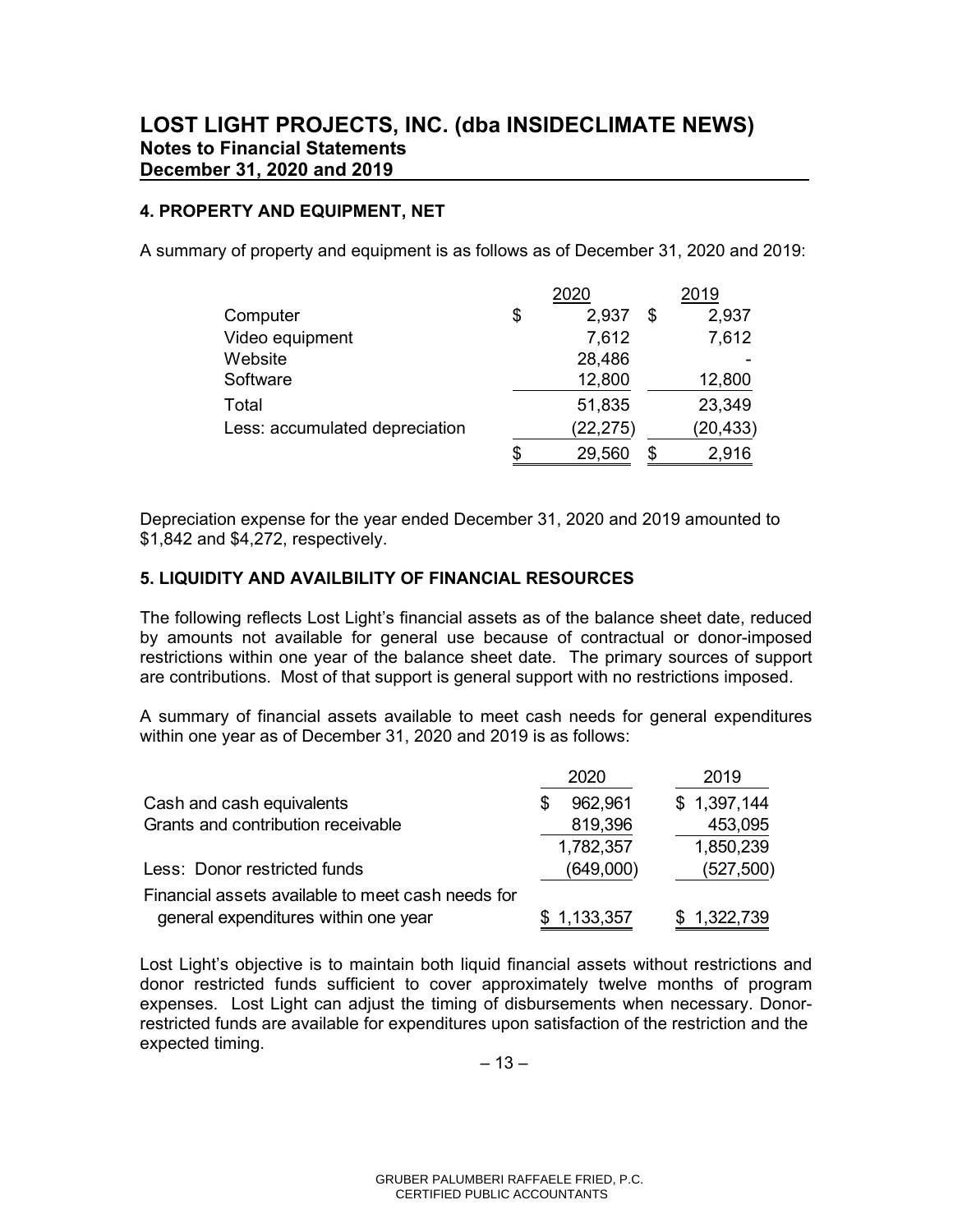# **LOST LIGHT PROJECTS, INC. (dba INSIDECLIMATE NEWS) Notes to Financial Statements December 31, 2020 and 2019**

### **6. COMMIMTMENTS AND CONTINGENCIES**

On June 9, 2016 Lost Light executed a five-year lease beginning on October 1, 2016 and expiring on September 31, 2021.

During December 31, 2020, management decided not to renew the existing office lease instead management will pursue a month to month lease or other short term lease options.

Future minimum lease payments are as follows:

| Year Ending       |        |
|-------------------|--------|
| December 31, 2021 | 63.771 |

# **7. PPP LOAN**

Lost light applied and received a Paycheck Protection Program ("PPP") loan in the amount of \$364,634 under the federal program designed to support small businesses and not-for-for profit organizations during the pandemic. The PPP loan was established by the Coronavirus Aid, Relief, and Economic Security (Cares) Act, which was signed into law on March 27, 2020 and is being implemented by the SBA with cooperation from private banks.

PPP loans may be fully or partially forgiven by application to the SBA if proceeds are expended based on federal guidelines.

Lost Light has substantially met the provisions of the loan and expect that the loan will be waived. As such, the loan is considered to be a conditional grant under Accounting Standards codification ("ASC") 958-605, "Not-for-Profit Entities – Revenue Recognition", and is reflected in the accompanying statement of activities. The loan is uncollateralized and is fully guaranteed by the Federal Government.

On February 17, 2021 Lost Light received notification that the PPP loan with the financial institution in the amount of \$364,634 had been forgiven by the Small Business Administration. Since all of the provisions were met at December 31, 2020, the forgiven amount was recognized in the current period.

- 14 –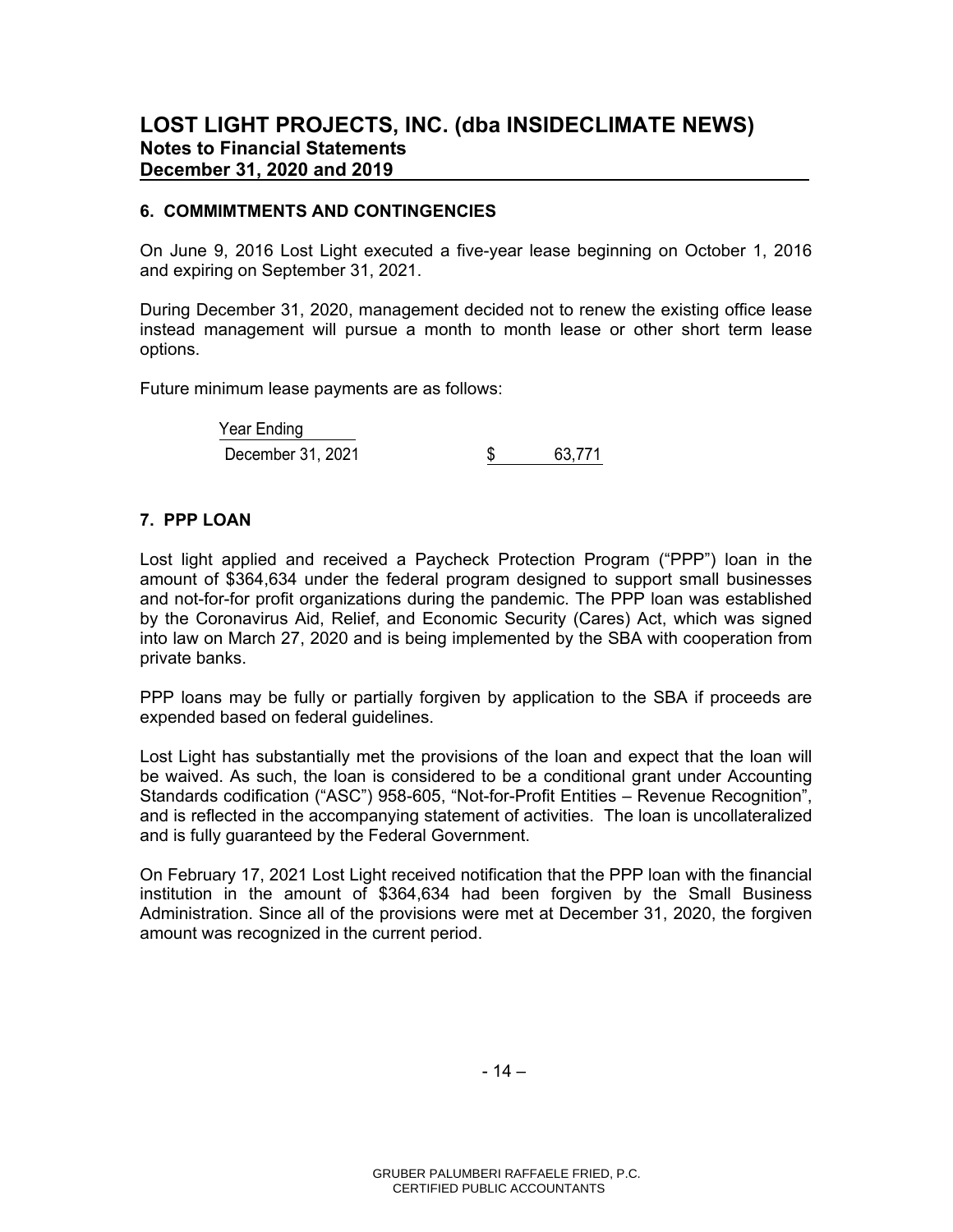# **8. NET ASSETS WITH DONOR RESTRICTIONS**

Net assets with donor restrictions are available for the following purposes at December 31, 2020 and 2019:

|                              |                   |                      | <b>Net Assets</b> |                      |                         |           |                   |         |  |  |
|------------------------------|-------------------|----------------------|-------------------|----------------------|-------------------------|-----------|-------------------|---------|--|--|
|                              |                   |                      |                   |                      | <b>Released</b>         |           |                   |         |  |  |
|                              | December 31, 2019 |                      |                   | <b>Contributions</b> | <b>From Restriction</b> |           | December 31, 2020 |         |  |  |
| Donors time restricted funds | S                 | 532,500              |                   | 499.000              |                         | (382.500) |                   | 649.000 |  |  |
|                              |                   |                      |                   |                      |                         |           |                   |         |  |  |
|                              |                   |                      |                   |                      | <b>Net Assets</b>       |           |                   |         |  |  |
|                              |                   |                      |                   |                      |                         |           |                   |         |  |  |
|                              |                   |                      |                   |                      | <b>Released</b>         |           |                   |         |  |  |
|                              | December 31, 2018 | <b>Contributions</b> |                   |                      | <b>From Restriction</b> |           | December 31, 2019 |         |  |  |
| Donors time restricted funds | \$<br>950,000     |                      | 332,500           |                      | (750,000)               |           | 532,500           |         |  |  |
|                              |                   |                      |                   |                      |                         |           |                   |         |  |  |

# **9. COVID-19**

On March 11, 2020 the World Health Organization declared a novel strain of coronavirus ("COVId-19) a global pandemic and recommended containment and mitigation measures worldwide. The COVID-19 outbreak in the United States has caused business disruption through mandated and voluntary closings of business and shelter in place orders, including New York, where Lost Light is headquartered. In response, the U.S Government enacted the CARES Act, which includes provision to provide relief and assistance to affected organizations.

Potential impacts to the Lost Light's operation include disruptions or restrictions on employees' ability to work on certain projects. Lost Light's donor base may also be affected in a variety of ways, potentially limiting the amount of contributions that might be received during this time. Any of the foregoing could harm Lost Light's operations and the ways in which health epidemics such as COVID-19 could adversely impact the business cannot be anticipated. Although Lost Light is continuing to monitor and assess the effects of the COVID-19 pandemic on their business, the ultimate impact of the COVID-19 outbreak or a similar health epidemic is highly uncertain and subject to change.

- 15 -